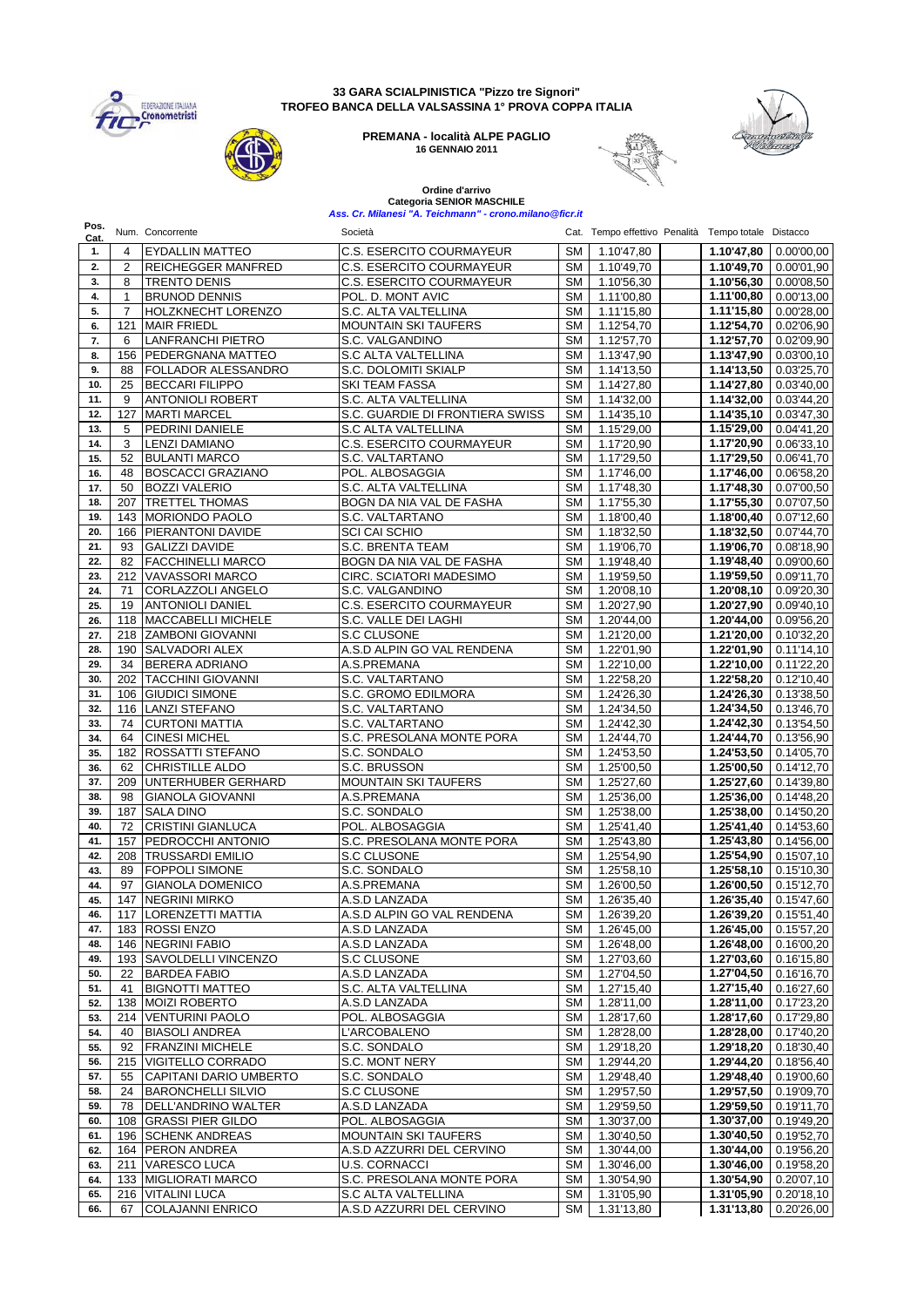| 67.  | 27                | <b>BELLATI CARLO</b>      | A.S.PREMANA                 |           | SM   1.31'24,70          |                          | $1.31'24,70$ 0.20'36,90 |
|------|-------------------|---------------------------|-----------------------------|-----------|--------------------------|--------------------------|-------------------------|
| 68.  |                   | 200 STEGER THOMAS         | <b>MOUNTAIN SKI TAUFERS</b> | SM I      | 1.31'34,50               | 1.31'34,50               | 0.20'46,70              |
| 69.  | 45                | <b>BONACORSI ROBERTO</b>  | SNOWALP ALTA VALLE SERIANA  | SM        | 1.31'36,50               |                          | $1.31'36,50$ 0.20'48,70 |
| 70.  |                   | 167 PINI EROS             | S.C. SONDALO                | SM        | 1.31'39,60               | $\overline{1.31}$ '39,60 | 0.20'51,80              |
| 71.  | 135               | <b>MILINI LUCA</b>        | S.C. PEZZORO                | SM        | 1.32'13,70               | 1.32'13,70               | 0.21'25,90              |
| 72.  | 13                | ALBRICCI FRANCESCO        | S.C CLUSONE                 | SM        | 1.32'14,70               | 1.32'14,70               | 0.21'26,90              |
| 73.  | 180               | ROMANO GIOVANNI           | S.C. BRENTA TEAM            | SM        | 1.32'25,70               | 1.32'25,70               | 0.21'37,90              |
| 74.  | 112               | <b>IGNIZIO GIOVANNI</b>   | POL. ALBOSAGGIA             | SM        | 1.32'32,00               | 1.32'32,00               | 0.21'44,20              |
| 75.  | 79                | DONATI RICCARDO           | SNOWALP ALTA VALLE SERIANA  | SM        | 1.33'19,10               | 1.33'19,10               | 0.22'31,30              |
| 76.  | 137               | <b>MODENA CHRISTIAN</b>   | S.C. L'ARCOBALENO           | SM        | 1.33'32,90               | 1.33'32,90               | 0.22'45,10              |
| 77.  | 47                | <b>BORTOLOTTI MANUEL</b>  | S.C CLUSONE                 | SM        | 1.33'57,00               | 1.33'57,00               | 0.23'09,20              |
| 78.  | 65                | CIVIDINI VALENTINO        | <b>G.S. ALTITUDE</b>        | SM        | 1.34'14,00               | 1.34'14,00               | 0.23'26,20              |
| 79.  | 23                | BARETTO IGOR MAURO        | S.C. SONDALO                | SM        | 1.35'01,50               | 1.35'01,50               | 0.24'13,70              |
| 80.  | 46                | <b>BONORIS PIETRO</b>     | SNOWALP ALTA VALLE SERIANA  | SM        | 1.35'45,00               | 1.35'45,00               | 0.24'57,20              |
| 81.  | 26                | <b>BEGNIS ANDREA</b>      | S.C. RONCOBELLO             | SM        | 1.35'54,00               | 1.35'54,00               | 0.25'06,20              |
| 82.  | 77                | <b>DEFLORIAN PAOLO</b>    | <b>U.S. CORNACCI</b>        | SM        | 1.36'00,80               | 1.36'00,80               | 0.25'13,00              |
| 83.  | 37                | <b>BETTEGA FEDERICO</b>   | S.C. L'ARCOBALENO           | SM        | 1.36'03,00               | 1.36'03,00               | 0.25'15,20              |
| 84.  | 178               | <b>RIGHI FILIPPO</b>      | S.C. CORRADO GEX            | SM        | 1.36'07,80               | 1.36'07,80               | 0.25'20,00              |
| 85.  | 36                | <b>BERTOLINA LUCA</b>     | S.C. SONDALO                | SM        | 1.36'18,30               | 1.36'18,30               | 0.25'30,50              |
| 86.  | 90                | <b>FORNONI ENRICO</b>     | SNOWALP ALTA VALLE SERIANA  | SM        | 1.36'31,70               | 1.36'31,70               | 0.25'43,90              |
| 87.  | 119               | <b>MAGLI EMANUELE</b>     | S.C CLUSIONE                | SM        | $\overline{1.36}$ '40,10 | $\overline{1.36'40,10}$  | 0.25'52,30              |
| 88.  | 59                | <b>CERESOLI LUCA</b>      | G.S.A. NUCLEO DI INTRA      | SM        | 1.36'42,30               | 1.36'42,30               | 0.25'54,50              |
| 89.  | 31                | <b>BELOTTI LUCIANO</b>    | POL. ALBOSAGGIA             | SM        | 1.36'42,90               | 1.36'42,90               | 0.25'55,10              |
| 90.  | 154               | <b>PASINI MARCO</b>       | SNOWALP ALTA VALLE SERIANA  | SM        | 1.37'03, 10              | 1.37'03,10               | 0.26'15,30              |
| 91.  | 39                | <b>BIANCHINI GRAZIANO</b> | S.C. VIGOLO VATTARO         | SM        | 1.37'08,70               | 1.37'08,70               | 0.26'20,90              |
| 92.  | 70                | <b>CONGIU FABIO</b>       | S.C. VALTARTANO             | SM        | 1.37'21,30               | 1.37'21,30               | 0.26'33,50              |
| 93.  | 101               | <b>GIANONCELLI MORIS</b>  | POL. ALBOSAGGIA             | SM        | 1.37'27,80               | 1.37'27,80               | 0.26'40,00              |
| 94.  | 201               | <b>STRAMBINI MARIO</b>    | S.C. SONDALO                | SM I      | 1.38'08,80               | 1.38'08,80               | 0.27'21,00              |
| 95.  | 176               | <b>RICCARDI CRISTIAN</b>  | SNOWALP ALTA VALLE SERIANA  | SM        | 1.38'30,90               | 1.38'30,90               | 0.27'43,10              |
| 96.  |                   | 174 RAMPONI TIZIANO       | POL. ALBOSAGGIA             | SM        | 1.38'35,60               | 1.38'35,60               | 0.27'47,80              |
| 97.  | 198               | <b>SOSIO MATTEO</b>       | S.C ALTA VALTELLINA         | SM        | 1.38'39,00               | 1.38'39,00               | 0.27'51,20              |
| 98.  | 87                | <b>FOLCHINI MAURO</b>     | <b>SCI CAI MARONE</b>       | SM        | 1.38'53,10               | 1.38'53,10               | 0.28'05,30              |
| 99.  | 172               | POLI PAOLO                | S.C. VALGANDINO             | SM I      | 1.39'02,70               | 1.39'02,70               | 0.28'14,90              |
| 100. | 192               | <b>SAVOLDELLI STEFANO</b> | S.C CLUSONE                 | SM        | 1.39'29,20               | 1.39'29,20               | 0.28'41,40              |
| 101. | 94                | <b>GEROSA ALFONSO</b>     | <b>SCI CAI SONDRIO</b>      | SM        | 1.39'32,00               | 1.39'32,00               | 0.28'44,20              |
| 102. | 161               | PELLEGRINO CRISTIAN       | S.C. VALTARTANO             | SM        | 1.39'38,30               | 1.39'38,30               | 0.28'50,50              |
| 103. | 66                | CODEGA ANDREA             | A.S.PREMANA                 | SM        | 1.40'01,20               | 1.40'01,20               | 0.29'13,40              |
| 104. | 136               | <b>MINOGGIO CRISTIAN</b>  | G.S.A. NUCLEO DI INTRA      | SM        | 1.40'04,90               | 1.40'04,90               | 0.29'17,10              |
| 105. | 96                | GHISALBERTI ALESSANDRO    | <b>G.S ALTITUDE</b>         | SM        | 1.40'24,00               | 1.40'24,00               | 0.29'36,20              |
| 106. | 69                | COMELLO PIER PAOLO        | S.C. LA BUFAROLA            | SM        | 1.40'33,30               | 1.40'33,30               | 0.29'45,50              |
| 107. |                   | 194 SCALVINI ROBERTO      | <b>SCI CAI MARONE</b>       | SM        | 1.40'34,60               | 1.40'34,60               | 0.29'46,80              |
| 108. | 73                | <b>CURTONI FILIPPO</b>    | S.C. VALTARTANO             | SM        | 1.40'45,00               | 1.40'45,00               | 0.29'57,20              |
| 109. | 159               | <b>PEDROTTI CHRISTIAN</b> | <b>S.C PANAROTTA</b>        | SM        | 1.40'53,30               | 1.40'53,30               | 0.30'05,50              |
| 110. | 104               | <b>GIOVANNINI FULVIO</b>  | S.C. L'ARCOBALENO           | SM        | 1.40'53,50               | 1.40'53,50               | 0.30'05,70              |
| 111. | 177               | <b>RICCI GIANLUCA</b>     | <b>SCI CAI MARONE</b>       | SM        | 1.41'03,00               | $\overline{1.41}$ '03,00 | 0.30'15,20              |
| 112. | 210               | VANOTTI MARCO             | POL. ALBOSAGGIA             | SM        | 1.41'08,00               | 1.41'08,00               | 0.30'20,20              |
| 113. | 75                | <b>DE MARON LUCA</b>      | S.C. SONDALO                | SM        | 1.41'20,30               | 1.41'20,30               | 0.30'32,50              |
| 114. | 76                | <b>DEBALINI GIANLUCA</b>  | SKI GROUP BANCA LOMBARDA    | SM I      | 1.41'28,00               | 1.41'28,00               | 0.30'40,20              |
| 115. |                   | 113   ILLINI LUCA         | S.C ALTA VALTELLINA         | SM        | 1.41'45,70               | $\overline{1.41}$ '45,70 | 0.30'57,90              |
| 116. | 16                | <b>ANDREINI MICHELE</b>   | <b>S.C CLUSONE</b>          | SM        | 1.42'44,90               | 1.42'44,90               | 0.31'57,10              |
| 117. | 181               | <b>ROMERI MICHELE</b>     | POL. ALBOSAGGIA             | SM        | 1.42'57,70               | 1.42'57,70               | 0.32'09,90              |
| 118. |                   | 189 SALIGARI EZIO         | S.C. SONDALO                | SM        | 1.43'02,40               | 1.43'02,40               | 0.32'14,60              |
| 119. | 32                | <b>BELTRAMI MAURIZIO</b>  | POL. ALBOSAGGIA             | SM        | 1.43'15,90               | 1.43'15,90               | 0.32'28,10              |
| 120. | 188               | <b>SALERI LUCIO</b>       | S.C. PEZZORO                | SM        | 1.43'26,30               | 1.43'26,30               | 0.32'38,50              |
| 121. | 160               | <b>PEDROTTI VALERIO</b>   | A.S.D LANZADA               | SM        | 1.43'27,70               | 1.43'27,70               | 0.32'39,90              |
| 122. | 148               | <b>NEGRONI MANUEL</b>     | SNOWALP ALTA VALLE SERIANA  | SМ        | 1.43'29,00               | 1.43'29,00               | 0.32'41,20              |
| 123. | 179               | RIGONELLI DARIO           | S.C. OSA                    | <b>SM</b> | 1.43'48,30               | 1.43'48,30               | 0.33'00,50              |
| 124. | 95                | <b>GEROSA PIERO</b>       | <b>SCI CAI SONDRIO</b>      | SM        | 1.43'48,40               | 1.43'48,40               | 0.33'00,60              |
| 125. | 54                | <b>CANAL ANDREA</b>       | S.C. BOLETTO                | SM        | 1.43'50,00               | 1.43'50,00               | 0.33'02,20              |
| 126. | 213               | <b>VAVASSORI STEFANO</b>  | CIRC. SCIATORI MADESIMO     | SM        | 1.43'52,10               | 1.43'52,10               | 0.33'04,30              |
| 127. | 168               | <b>PINTARELLI GIL</b>     | <b>TRIATHLON TRENTINO</b>   | SM        | 1.43'55,40               | 1.43'55,40               | 0.33'07,60              |
| 128. | 103               | <b>GIORDANI STEFANO</b>   | S.T. ADAMELLO               | SM        | 1.44'04,40               | 1.44'04,40               | 0.33'16,60              |
| 129. | 56                | CARGASACCHI RAFFAELE      | POL. ALBOSAGGIA             | <b>SM</b> | 1.44'47,90               | 1.44'47,90               | 0.34'00,10              |
| 130. | 61                | <b>CHEMOTTI CRISTIAN</b>  | <b>SCI CAI MARONE</b>       | SM        | 1.45'07,10               | 1.45'07,10               | 0.34'19,30              |
| 131. |                   | 203 TAVOLARI LUCA MARIO   | G.S. ALTITUDE               | SM        | 1.45'14,60               | 1.45'14,60               | 0.34'26,80              |
| 132. | 129               | <b>MARTINOLI MARCO</b>    | POL. ALBOSAGGIA             | SM        | 1.45'26,60               | 1.45'26,60               | 0.34'38,80              |
| 133. | 114               | <b>LANDI GIANLUCA</b>     | S.C. VALTARTANO             | SM        | 1.45'52,30               | 1.45'52,30               | 0.35'04,50              |
| 134. | 140               | MONTALTO CARLO FEDERICO   | S.C. VALLE ANTIGORIO        | <b>SM</b> | 1.46'31,40               | 1.46'31,40               | 0.35'43,60              |
| 135. | 99                | <b>GIANOLA LEONARDO</b>   | A.S.PREMANA                 | SM        | 1.47'02,90               | 1.47'02,90               | 0.36'15,10              |
| 136. | 220               | <b>ZAMBONI GIOVANNI</b>   | S.C CLUSONE                 | <b>SM</b> | 1.47'29,60               | 1.47'29,60               | 0.36'41,80              |
| 137. | 204               | <b>TIONI GIAN CARLO</b>   | S.C. BOGNANCO               | SM        | 1.47'54,80               | 1.47'54,80               | 0.37'07,00              |
| 138. | 105               | <b>GITTI ALESSANDRO</b>   | S.C. BRIXIA                 | SM        | 1.48'39,70               | 1.48'39,70               | 0.37'51,90              |
| 139. | $12 \overline{ }$ | <b>AGLIONI LUCA</b>       | S.C. BRENTA TEAM            | SM        | 1.49'21,80               | 1.49'21,80               | 0.38'34,00              |
| 140. | 120               | <b>MAGNI ALBERTO</b>      | A.S.PREMANA                 | SM        | 1.49'57,90               | 1.49'57,90               | 0.39'10,10              |
| 141. | 130               | MARZIN DIEGO PIETRO       | POL. ALBOSAGGIA             | SM        | 1.50'29,20               | 1.50'29,20               | 0.39'41,40              |
| 142. | 169               | PIVA PAOLO                | S.C. CORRADO GEX            | SM        | 1.50'52,70               | 1.50'52,70               | 0.40'04,90              |
|      | 35                | <b>BERGAMINI SILVANO</b>  | SNOWALP ALTA VALLE SERIANA  | <b>SM</b> | 1.50'58,50               | 1.50'58,50               | 0.40'10,70              |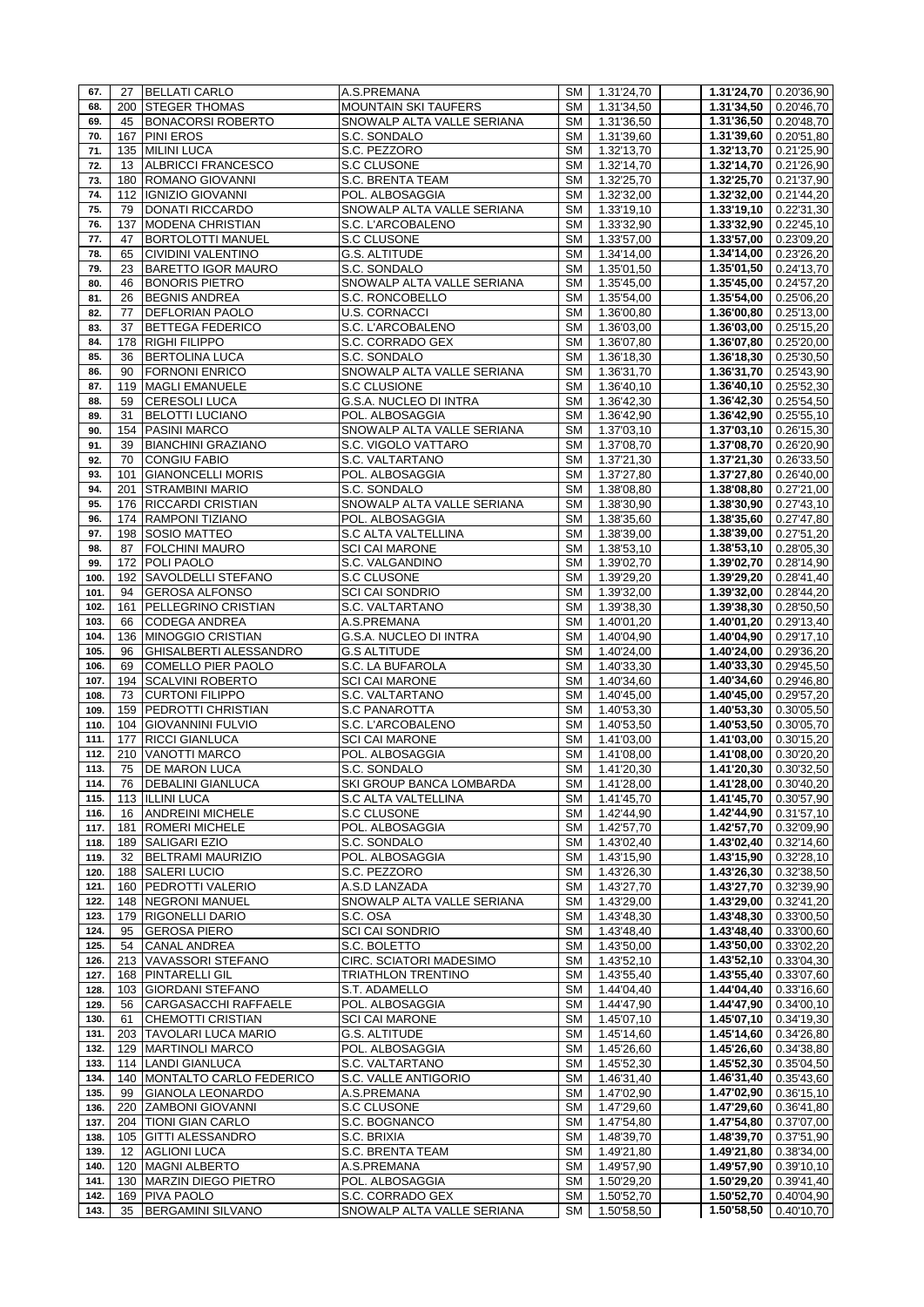| 144. | 38  | <b>BIANCHI GIANPIETRO</b>       | S.C. PONTENOSSA            |                        | SM   1.51'22,10 |                             | 1.51'22,10 0.40'34,30   |
|------|-----|---------------------------------|----------------------------|------------------------|-----------------|-----------------------------|-------------------------|
| 145. | 33  | <b>BENINI CRISTIANO</b>         | S.C. VALLE DEI LAGHI       | SM I                   | 1.51'36,00      | 1.51'36,00                  | 0.40'48,20              |
| 146. |     | 163 PERENZONI GABRIEL           | S.C. L'ARCOBALENO          | SM I                   | 1.51'46,30      | 1.51'46,30                  | $\boxed{0.40'58,50}$    |
| 147. |     | 115 LANFRANCHI MATTIA           | S.C. VALGANDINO            | SM                     | 1.51'52,10      | 1.51'52,10                  | 0.41'04,30              |
| 148. |     | 195 SCANDELLA GIULIO            | S.C CLUSONE                | SM                     | 1.51'53,20      | 1.51'53,20                  | 0.41'05,40              |
| 149. |     | 144   MORSTABILINI MAURIZIO     | SNOWALP ALTA VALLE SERIANA | SM                     | 1.52'07,40      | 1.52'07,40                  | 0.41'19,60              |
| 150. | 21  | <b>ARRIGONI ALESSIO</b>         | S.C. BOLETTO               | SM                     | 1.52'52,80      | $\overline{1.52^{6}}$ 52,80 | 0.42'05,00              |
| 151. | 81  | <b>EPIS MICHELE</b>             | S.C. PRESOLANA MONTE PORA  | SM                     | 1.53'01,60      | 1.53'01,60                  | 0.42'13,80              |
| 152. |     | 186 SALA CRISTIAN               | S.C. SONDALO               | SM                     | 1.53'08,00      | 1.53'08,00                  | 0.42'20,20              |
| 153  |     | 206 TRENTI FRANCESCO            | S.C. BRENTA TEAM           | SM                     | 1.53'29,10      | 1.53'29.10                  | 0.42'41,30              |
| 154. |     | 199 SPINI GABRIELE              | S.C. VALTARTANO            | SM                     | 1.53'37,50      | $1.53'37,50$ 0.42'49,70     |                         |
| 155. |     | 123 MARCHIONATTI ANDREA         | S.C. LA BUFAROLA           | SM                     | 1.53'42,80      |                             | $1.53'42,80$ 0.42'55,00 |
| 156. | 80  | <b>DUCA FABIO</b>               | S.C. VALTARTANO            | SM                     | 1.53'56,50      | 1.53'56,50                  | 0.43'08,70              |
| 157. | 28  | <b>BELLICINI LORENZO</b>        | G.S.A. SOVERE              | SM                     | 1.55'24,60      | 1.55'24,60                  | 0.44'36,80              |
| 158. | 131 | MATTEI ANDREA                   | A.S.D ALPIN GO VAL RENDENA | SM I                   | 1.55'46,90      | 1.55'46,90                  | 0.44'59,10              |
| 159. | 83  | <b>FAZZINI MAURO</b>            | A.S.PREMANA                | SM                     | 1.55'57,80      | 1.55'57,80                  | 0.45'10,00              |
| 160. | 15  | ANDERLE GIOVANNI                | S.C PANAROTTA              | <b>SM</b>              | 1.56'08,60      | 1.56'08,60                  | 0.45'20,80              |
| 161. | 100 | <b>GIANOLI THOMAS</b>           | S.C. SONDALO               | $\overline{\text{SM}}$ | 1.56'27,90      | 1.56'27,90                  | 0.45'40,10              |
| 162. | 18  | <b>ANESA THOMAS</b>             | S.C. PONTENOSSA            | SM                     | 1.56'35,20      | 1.56'35,20                  | 0.45'47,40              |
| 163. |     | 132 MAZZONI ANDREA              | S.C. VALTARTANO            | SM                     | 1.56'37,60      | 1.56'37,60                  | 0.45'49,80              |
| 164. |     | 173 POVOLO MAURIZIO             | <b>SCI CAI SCHIO</b>       | SM                     | 1.57'14,30      | 1.57'14,30                  | 0.46'26,50              |
| 165. |     | 184 ROTA ZENO                   | <b>G.S. ALTITUDE</b>       | SM                     | 1.57'24,30      | 1.57'24,30                  | 0.46'36,50              |
| 166. |     | 149 NESA MASSIMO                | <b>SCI CAI SONDRIO</b>     | SM                     | 1.57'52,50      | 1.57'52,50                  | 0.47'04,70              |
| 167. |     | 151 ORLANDINI ARRIGONI GABRIELE | <b>G.S. ALTITUDE</b>       | SM                     | 1.58'08,90      |                             | 1.58'08,90 0.47'21,10   |
| 168. |     | 122 MANZONI GIANCARLO           | <b>G.S. ALTITUDE</b>       | SM                     | 1.59'06,20      |                             | 1.59'06,20 0.48'18,40   |
| 169. | 63  | <b>CIANTRA MAURIZIO</b>         | <b>G.S. ALTITUDE</b>       | SM                     | 1.59'40,50      | 1.59'40,50                  | 0.48'52,70              |
| 170. | 43  | <b>BOCCARDI VIRGILIO</b>        | SNOWALP ALTA VALLE SERIANA | <b>SM</b>              | 1.59'48,40      | 1.59'48,40                  | 0.49'00,60              |
| 171. | 42  | <b>BIGONI LUCIO</b>             | SNOWALP ALTA VALLE SERIANA | SM                     | 1.59'58,80      | $1.59'58,80$ 0.49'11,00     |                         |
| 172. |     | 205 TOFFOLET LORENZO            | G.S.A. NUCLEO DI INTRA     | SM                     | 2.00'35,30      | 2.00'35,30                  | 0.49'47,50              |
| 173. |     | 107 GNUTTI MASSIMO              | <b>SCI CAI MARONE</b>      | <b>SM</b>              | 2.00'48,60      | $2.00'48,60$ 0.50'00,80     |                         |
| 174. | 191 | <b>SAVOLDELLI PAOLO</b>         | S.C CLUSONE                | SM                     | 2.01'25,00      | 2.01'25,00                  | 0.50'37,20              |
| 175. | 141 | <b>MORABITO REMO</b>            | S.C. BRENTA TEAM           | SM                     | 2.01'51,20      | $2.01'51,20$ 0.51'03,40     |                         |
| 176. | 84  | <b>FERRARIS CARLO</b>           | S.C. VALLE ANTIGORIO       | SM                     | 2.02'21,80      | $2.02'21,80$ 0.51'34,00     |                         |
| 177. | 91  | <b>FORTINI CRISTIAN</b>         | POL. ALBOSAGGIA            | <b>SM</b>              | 2.02'42,70      | 2.02'42,70                  | 0.51'54,90              |
| 178. | 86  | <b>FIENGO ROBERTO</b>           | S.C CLUSONE                | <b>SM</b>              | 2.03'23,70      | 2.03'23,70                  | 0.52'35,90              |
| 179. |     | 110 GUSMEROLI CORRADO           | S.C. VALTARTANO            | SM                     | 2.05'02,80      | $2.05'02,80$ 0.54'15,00     |                         |
| 180. |     | 152 PAGANONI CRISTIAN           | POL. ALBOSAGGIA            | SM                     | 2.05'04,50      | 2.05'04,50                  | 0.54'16,70              |
| 181. |     | 126 MARIANI DARIO               | <b>G.S. ALTITUDE</b>       | <b>SM</b>              | 2.08'33,30      | 2.08'33,30                  | 0.57'45,50              |
| 182. | 111 | <b>GUSMEROLI MASSIMO</b>        | S.C. VALTARTANO            | SM                     | 2.09'45,40      | 2.09'45,40                  | 0.58'57,60              |
| 183. | 29  | <b>BELLICINI MICHELE</b>        | G.S.A. SOVERE              | <b>SM</b>              | 2.11'13,10      | $2.11'13,10$ 1.00'25,30     |                         |
| 184. |     | 175 RAVERA ANDREA               | C.A.O CLUB ALPINO          | SM                     | 2.12'20,00      | 2.12'20,00 1.01'32,20       |                         |
| 185. | 49  | <b>BOTTA RICCARDO</b>           | C.A.O CLUB ALPINO          | SM                     | 2.14'58,70      |                             | 2.14'58,70 1.04'10,90   |
| 186. |     | 125 MARIANI CARLO               | S.POL. BRIANZA ASO         | <b>SM</b>              | 2.15'47,80      | $2.15'47,80$ 1.05'00,00     |                         |
| 187. | 139 | MOLINELLI MATTEO                | C.A.O CLUB ALPINO          | SM                     | 2.18'40,00      | $2.18'40,00$ 1.07'52,20     |                         |
| 188. | 44  | <b>BOFFI ALESSANDRO</b>         | S.POL. BRIANZA ASO         | SM                     | 2.20'37,30      |                             | 2.20'37,30 1.09'49,50   |
| 189. | 14  | <b>ALFIERI NICOLA</b>           | <b>KINO MANA SKI ALP</b>   |                        | SM 2.23'52,50   |                             | 2.23'52,50 1.13'04,70   |

#### **Ordine d'arrivo Categoria SENIOR FEMMINILE**

| Pos.<br>Cat. |     | Num. Concorrente            | Società                     |           | Cat. Tempo effettivo Penalità Tempo totale Distacco |            |            |
|--------------|-----|-----------------------------|-----------------------------|-----------|-----------------------------------------------------|------------|------------|
| 1.           | 271 | <b>IPEDRANZINI ROBERTA</b>  | S.C. ALTA VALTELLINA        | <b>SF</b> | 1.25'22,00                                          | 1.25'22,00 | 0.14'34,20 |
| 2.           | 272 | <b>IPELLISSIER GLORIANA</b> | C.S. ESERCITO COURMAYEUR    | <b>SF</b> | 1.27'17,20                                          | 1.27'17,20 | 0.16'29,40 |
| 3.           | 273 | <b>CLOS CORINNE</b>         | S.C. SAINT NICOLAS          | <b>SF</b> | 1.31'49,20                                          | 1.31'49,20 | 0.21'01,40 |
| 4.           | 289 | <b>ROSSI RAFFAELLA</b>      | S.C. VALTARTANO             | <b>SF</b> | 1.37'58,60                                          | 1.37'58,60 | 0.27'10,80 |
| 5.           | 276 | <b>BESSEGHINI LAURA</b>     | S.C. SONDALO                | <b>SF</b> | 1.39'27,40                                          | 1.39'27,40 | 0.28'39,60 |
| 6.           | 292 | <b>TOMATIS KATIA</b>        | S.C. TRE RIFUGI CAI MONDOVI | <b>SF</b> | 1.43'40,10                                          | 1.43'40,10 | 0.32'52,30 |
| 7.           | 279 | <b>COMPAGNONI ELISA</b>     | S.C. ALTA VALTELLINA        | <b>SF</b> | 1.49'28,90                                          | 1.49'28,90 | 0.38'41,10 |
| 8.           | 283 | <b>GIANOTTI RAFFAELLA</b>   | S.C. CERVINO VALTOURNENCHE  | SF        | 1.51'32,50                                          | 1.51'32,50 | 0.40'44,70 |
| 9.           | 287 | <b>NICOLINI ELENA</b>       | S.C. BRENTA TEAM            | <b>SF</b> | 1.54'03,10                                          | 1.54'03,10 | 0.43'15,30 |
| 10.          | 290 | <b>ROSSI SABRINA</b>        | A.S.D. LANZADA              | <b>SF</b> | 1.55'11,70                                          | 1.55'11,70 | 0.44'23,90 |
| 11.          | 286 | <b>MORASCHINELLI LUCIA</b>  | S.C. VALTARTANO             | <b>SF</b> | 1.56'25,70                                          | 1.56'25,70 | 0.45'37,90 |
| 12.          |     | 278 COMELLO CLAUDIA         | S.C. MONT NERY              | <b>SF</b> | 1.58'46,90                                          | 1.58'46,90 | 0.47'59,10 |
| 13.          | 293 | <b>VALLINOTTO VALENTINA</b> | <b>G.S. ALTITUDE</b>        | <b>SF</b> | 2.02'54,20                                          | 2.02'54,20 | 0.52'06,40 |
| 14.          | 291 | <b>TALLIA CHIARA</b>        | S.S. LA BUFAROLA            | <b>SF</b> | 2.05'29,60                                          | 2.05'29,60 | 0.54'41,80 |
| 15.          | 282 | <b>GHIRARDI MILENA</b>      | S.S. LA BUFAROLA            | <b>SF</b> | 2.06'49,50                                          | 2.06'49,50 | 0.56'01,70 |
| 16.          | 280 | <b>FAIFER CHIARA</b>        | S.C. SONDALO                | <b>SF</b> | 2.09'07,40                                          | 2.09'07,40 | 0.58'19,60 |
| 17.          | 284 | <b>GUERRINI ARIANNA</b>     | POL. ALBOSAGGIA             | <b>SF</b> | 2.09'42,90                                          | 2.09'42,90 | 0.58'55,10 |
| 18.          | 281 | <b>FORI KATIA</b>           | KINO MANA SKI ALP           | <b>SF</b> | 2.26'17,50                                          | 2.26'17,50 | 1.15'29,70 |
| 19.          |     | 281 FORI KATIA              | <b>KINO MANA SKI ALP</b>    | <b>SF</b> | 2.26'17,50                                          | 2.26'17.50 | 1.15'29.70 |

# **Ordine d'arrivo Categoria MASTER MASCHILE**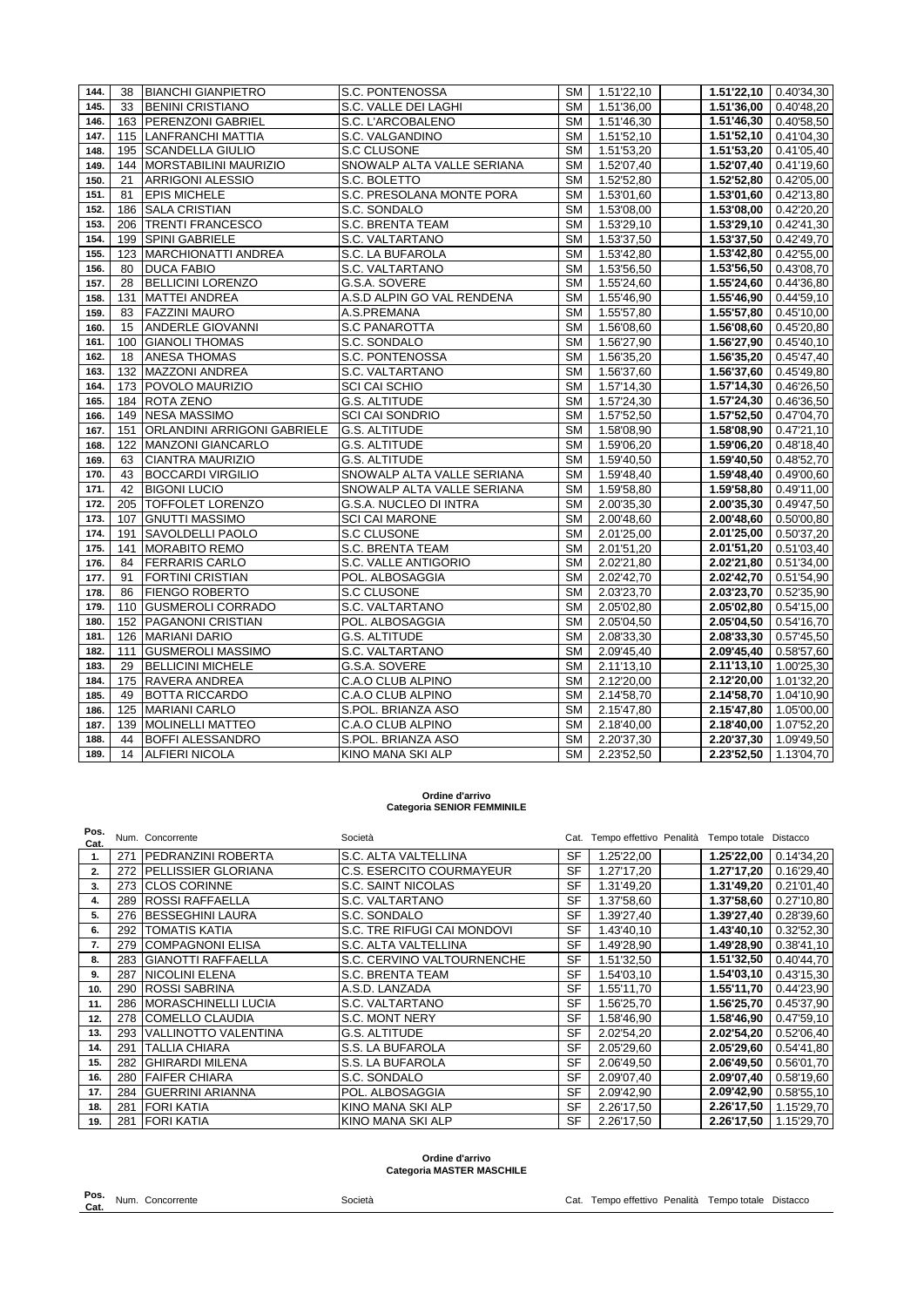| 1.  |     | 241 FRANZINI FABRIZIO          | S.C. SONDALO                | <b>MM</b> | 1.25'23,00               | $1.25'23,00$ 0.14'35,20  |            |
|-----|-----|--------------------------------|-----------------------------|-----------|--------------------------|--------------------------|------------|
| 2.  | 239 | <b>FILISETTI CARLO</b>         | S.C CLUSONE                 | MM I      | 1.25'50,80               | 1.2550,80                | 0.15'03,00 |
| 3.  |     | 246 LANZI GIUSEPPE             | POL. ALBOSAGGIA             | <b>MM</b> | 1.25'52,30               | 1.25'52,30 0.15'04,50    |            |
| 4.  |     | 244 GUSMEROLI RENATO           | <b>S.C VAL TARTANO</b>      | МM        | 1.25'56,40               | 1.25'56,40               | 0.15'08,60 |
| 5.  | 262 | <b>STIFTER HARTMANN</b>        | <b>MOUNTAIN SKI TAUFERS</b> | MM.       | $\overline{1}$ .26'14,70 | 1.26'14,70               | 0.15'26,90 |
| 6.  | 231 | <b>CAMPESTRIN CAMILLO</b>      | S.C. CIMA DODICI            | <b>MM</b> | 1.26'52,00               | 1.26'52,00               | 0.16'04,20 |
| 7.  | 234 | <b>CATTANEO MARTINO</b>        | S.C. VALGANDINO             | MМ        | 1.27'42,80               | 1.27'42,80               | 0.16'55,00 |
| 8.  | 250 | <b>MARCONI ANDREA</b>          | POL. ALBOSAGGIA             | <b>MM</b> | 1.31'37,30               | 1.31'37,30               | 0.20'49,50 |
| 9.  |     | 268 ZANOTELLI TOMMASO          | SCI CAI SCHIO               | MМ        | 1.33'45,00               | 1.33'45,00               | 0.22'57,20 |
| 10. |     | 261 ROMERI FIORENZO            | POL. ALBOSAGGIA             | МM        | 1.37'18,50               | 1.37'18,50               | 0.26'30,70 |
| 11. | 252 | <b>MIGLIORATI GIAN LUIGI</b>   | S.C. PRESOLANA MONTE PORA   | <b>MM</b> | 1.37'43,00               | $\overline{1.37'}$ 43,00 | 0.26'55,20 |
| 12. |     | 248 LIRA GIANCARLO             | S.C. CIMA DODICI            | MM.       | 1.38'23,40               | 1.38'23,40               | 0.27'35,60 |
| 13. |     | 232 CANTONI ALDO               | POL. ALBOSAGGIA             | <b>MM</b> | 1.38'25,10               | 1.38'25,10               | 0.27'37,30 |
| 14. | 223 | <b>BARDEA VITO</b>             | A.S.D LANZADA               | MМ        | 1.38'33,80               | 1.38'33,80               | 0.27'46.00 |
| 15. | 238 | <b>FERRARIS GIOVANNI</b>       | S.C. CORRADO GEX            | <b>MM</b> | 1.42'08,30               | 1.42'08,30               | 0.31'20,50 |
| 16. | 227 | <b>BONI FRANCESCO</b>          | G.S. ALTITUDE               | MM I      | 1.42'09,70               | 1.42'09,70               | 0.31'21,90 |
| 17. |     | 267 ZANOTELLI TOMMASO          | <b>SCI CAI SCHIO</b>        | МM        | 1.42'22,10               | 1.42'22,10               | 0.31'34,30 |
| 18. | 265 | <b>VAIRETTI DANIELE</b>        | <b>S.C VAL TARTANO</b>      | МM        | $\overline{1.43}$ '12,80 | 1.43'12,80               | 0.32'25,00 |
| 19. | 228 | <b>BRIVIO FAUSTO</b>           | <b>S.C VAL TARTANO</b>      | <b>MM</b> | 1.43'12,90               | 1.43'12,90               | 0.32'25,10 |
| 20. | 255 | <b>NEGRONI OSCAR</b>           | SNOWALP ALTA VALLE SERIANA  | <b>MM</b> | 1.43'21,00               | 1.43'21,00               | 0.32'33,20 |
| 21. | 257 | <b>PEDROLINI MARCO</b>         | POL. ALBOSAGGIA             | MМ        | 1.43'45,70               | 1.43'45,70               | 0.32'57,90 |
| 22. | 256 | <b>PASQUALINI AGOSTINO</b>     | S.C. CIMA DODICI            | <b>MM</b> | 1.44'27,40               | 1.44'27,40               | 0.33'39,60 |
| 23. | 230 | <b>BUSCA ROBERTO</b>           | S.C. LA BUFAROLA            | MМ        | 1.44'50,70               | 1.44'50,70               | 0.34'02,90 |
| 24. | 237 | <b>DEFLORIAN GIORGIO</b>       | <b>U.S. CORNACCI</b>        | МM        | 1.47'33,80               | 1.47'33,80               | 0.36'46,00 |
| 25. | 270 | <b>ZANOTELLI TOMMASO</b>       | SCI CAI SCHIO               | <b>MM</b> | 1.53'00,90               | $1.53'00,90$ 0.42'13,10  |            |
| 26. |     | 247 LENATTI ROBERTO            | A.S.D LANZADA               | <b>MM</b> | 1.53'01,30               | 1.53'01,30               | 0.42'13,50 |
| 27. |     | 235 COLOMBO ANTONIO PIO        | <b>S.C VAL TARTANO</b>      | MM        | 1.54'00,80               | 1.54'00,80               | 0.43'13,00 |
| 28. | 297 | <b>FORNONZONI ROBERTO</b>      | <b>ASD LIANZADA</b>         | MМ        | 1.54'16,50               | 1.54'16,50               | 0.43'28,70 |
| 29. |     | 224 BENEDETTI PIERANGELO       | G.S. ALTITUDE               | <b>MM</b> | 1.54'18,10               | 1.54'18,10               | 0.43'30,30 |
| 30. | 249 | MAGARAGGIA ANDREA PAOLO        | S.C. CAI SCHIO              | МM        | 1.54'55,90               | 1.54'55,90               | 0.44'08,10 |
| 31. |     | 242 GILARDONI ALESSANDRO       | <b>S.C VAL TARTANO</b>      | МM        | $\overline{1.55}$ '45,00 | $\overline{1.55'}$ 45,00 | 0.44'57,20 |
| 32. | 260 | <b>PIVOT DENIS</b>             | S.C. ALPIN FRANCAIS         | <b>MM</b> | 1.55'55,80               | 1.55'55,80               | 0.45'08,00 |
| 33. | 269 | <b>ZANOTELLI TOMMASO</b>       | <b>SCI CAI SCHIO</b>        | MM        | 1.59'38,60               | 1.59'38,60               | 0.48'50,80 |
| 34. | 258 | PIASINI DARIO                  | POL. ALBOSAGGIA             | <b>MM</b> | 2.00'01,70               | 2.00'01,70               | 0.49'13,90 |
| 35. | 259 | <b>PIERANTONI GIUSEPPE</b>     | S.C. CAI SCHIO              | <b>MM</b> | 2.00'21,30               | 2.00'21,30               | 0.49'33,50 |
| 36. | 263 | <b>TACCHINI VITALE</b>         | S.C. VALTARTANO             | <b>MM</b> | 2.03'05,70               | 2.03'05,70               | 0.52'17,90 |
| 37. | 251 | <b>MERCURIALI MASSIMILIANO</b> | <b>S.C VALCHIUSELLA</b>     | MМ        | 2.03'37,20               | 2.03'37,20               | 0.52'49,40 |
| 38. | 266 | <b>VILLA MARCO</b>             | S.C. LISSONE                | МM        | 2.06'12,70               | 2.06'12,70               | 0.55'24,90 |
| 39. | 240 | <b>FORTUNATO MASSIMO</b>       | S.C. LA BUFAROLA            | MМ        | 2.22'07,20               | 2.22'07,20   1.11'19,40  |            |
| 40. |     | 226 BOGGIO PAOLO               | S.C. LA BUFAROLA            | MM        | 2.22'44,00               | 2.22'44,00 1.11'56,20    |            |

### **Ordine d'arrivo Categoria MASTER FEMMINILE**

| Cat. | Pos. Num. Concorrente | Società                |    | Cat. Tempo effettivo Penalità Tempo totale Distacco |            |          |
|------|-----------------------|------------------------|----|-----------------------------------------------------|------------|----------|
|      | 297 ISARTOGO MONICA   | <b>IU.S. ALDO MORO</b> | МM | 1.54'16.00                                          | 1.54'16.00 |          |
|      | 296 ANDOLFI RENATA    | <b>G.S.A SOVERE</b>    | MF | 2.21'54.40                                          | 2.21'54.40 | 23'38.40 |

# **Ordine d'arrivo Categoria CADETTI MASCHILE**

| Pos.<br>Cat. |     | Num. Concorrente         | Società                   |           | Cat. Tempo effettivo Penalità Tempo totale Distacco |            |            |
|--------------|-----|--------------------------|---------------------------|-----------|-----------------------------------------------------|------------|------------|
| 1.           |     | 446 NICOLINI FEDERICO    | <b>S.C. BRENTA TEAM</b>   | CМ        | 0.46'43.80                                          | 0.46'43.80 | 0.00'18,30 |
| 2.           | 451 | <b>VANZETTA GIANLUCA</b> | A.S.D CAURIOL             | CМ        | 0.46'54,50                                          | 0.46'54,50 | 0.00'29,00 |
| 3.           | 442 | <b>FAIFER LUCA</b>       | S.C. ALTA VALTELLINA      | <b>CM</b> | 0.48'36,10                                          | 0.48'36.10 | 0.02'10,60 |
| 4.           | 449 | <b>PURICELLI SIMONE</b>  | POL. ALBOSAGGIA           | <b>CM</b> | 0.51'34,00                                          | 0.51'34,00 | 0.05'08,50 |
| 5.           |     | 448 PEDRANZINI EDOARDO   | S.C. ALTA VALTELLINA      | <b>CM</b> | 0.51'56.60                                          | 0.51'56,60 | 0.05'31.10 |
| 6.           | 440 | <b>CANTONI OMAR</b>      | S.C. ALTA VALTELLINA      | <b>CM</b> | 0.53'25,90                                          | 0.53'25,90 | 0.07'00,40 |
| 7.           | 452 | <b>STEFANO BERTOLINI</b> | S.C. ALPINI GO VALRENDENA | <b>CM</b> | 0.53'49,70                                          | 0.53'49.70 | 0.07'24,20 |
| 8.           |     | 443 GELMI GIOVANNI       | S.C. CLUSONE              | <b>CM</b> | 0.58'07,10                                          | 0.58'07,10 | 0.11'41,60 |
| 9.           | 444 | <b>GRECO ANDREA</b>      | S.C. SONDALO              | <b>CM</b> | 0.58'19.40                                          | 0.58'19,40 | 0.11'53,90 |
| 10.          | 450 | <b>TONIATTI MATTEO</b>   | S.C. ALTA VALTELLINA      | <b>CM</b> | 0.58'29,50                                          | 0.58'29,50 | 0.12'04,00 |
| 11.          | 447 | <b>OSELIN DYLAN</b>      | S.C. DOLOMITI SKI ALP     | <b>CM</b> | 0.58'54,70                                          | 0.58'54,70 | 0.12'29,20 |
| 12.          | 453 | <b>BARDEA SILVIO</b>     | <b>ASD LANZADA</b>        | <b>CM</b> | 1.06'06.60                                          | 1.06'06,60 | 0.19'41.10 |
| 13.          | 441 | <b>CUCCHI MICHELE</b>    | S.C. VALTARTANO           | <b>CM</b> | 1.08'21.10                                          | 1.08'21,10 | 0.21'55,60 |
| 14.          |     | 445 MUSCETTI TOMAS       | S.C. SONDALO              | <b>CM</b> | 1.23'23,80                                          | 1.23'23.80 | 0.36'58.30 |

#### **Ordine d'arrivo Categoria CADETTI FEMMINILE**

| Pos.     | Num. | Concorrente            | Società            | Cat.          | Tempo effettivo Penalità | Tempo totale | Distacco       |
|----------|------|------------------------|--------------------|---------------|--------------------------|--------------|----------------|
| Cat.     |      |                        |                    |               |                          |              |                |
|          |      | 462 DALLAZANNA GIORGIA | <b>TERSIVA</b>     | $\sim$ $\sim$ | 12'45.70                 | 1.2'45.70.   | 0.2620.20      |
| <b>.</b> | 461  | <b>BULANTI PAOLA</b>   | VALTARTANO<br>S.C. |               | 1.29'36.60               | 1.29'36.60   | l 0.43'11.10 l |